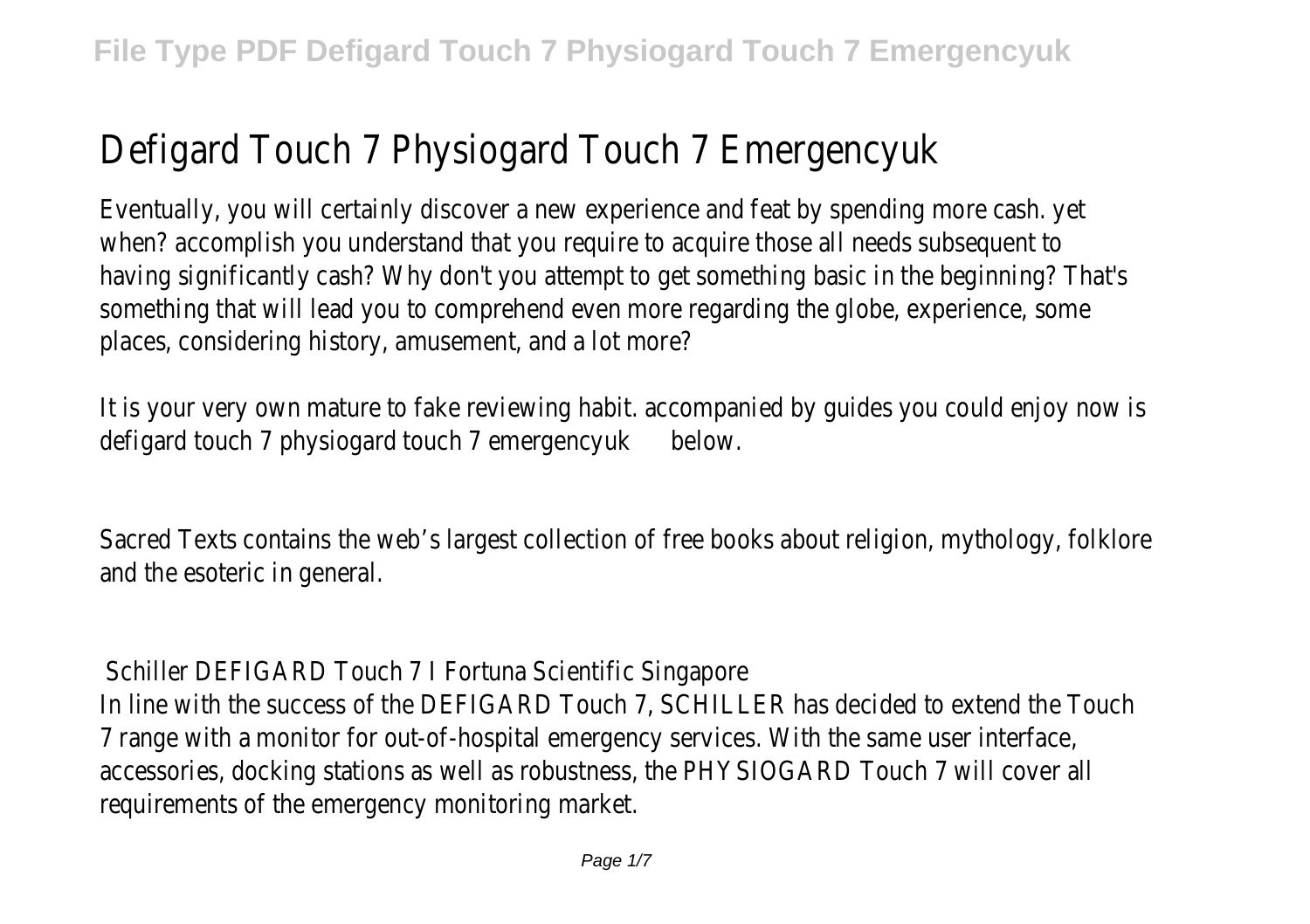SCHILLER PHYSIOGARD TOUCH 7 USER MANUAL Pdf Download ...

DEFIGARD Touch 7 offers the latest defibrillation technology in combination monitoring functions. ... Designed to be used in extreme conditions - light convenient transport, touch screen that is protected by tempered glas

Physiogard Touch 7 ECG, SpO2, NIBP - HCE Healthcare Equipment The DEFIGARD Touch 7 is an indispensable tool for rescuers. The device and offers the latest defibrillation technology in combination with com functions. It is the first emergency monitor/defibrillator equipped with the most intuitive device on the market – as well as with the latest data the

0-48-0227g EN Defigard Touch 7 - AED4Life

DEFIGARD TOUCH 7 PHYSIOGARD TOUCH 7 Defibrillator / Monitor Maxim performance, minimum weight, touch screen control: the power to save page 1 DEFIGARD TOUCH 7 PHYSIOGARD TOUCH 7 A compact combination art defibrillation technology and comprehensive monitoring functions The and PHYSIOGARD Touch 7 (DGT7/PGT7) are indispensable tools for ...

SCHILLER DEFIGARD TOUCH 7 GEBRAUCHSANWEISUNG Pdf ...

Defigard Touch 7 Defibrillator, Transport- und Zubehörtasche, 4-poliges Defibrillationselektroden für Erwachsene, Klebeelektroden, USB-Adapterl Bedienungsanleitung. Diese Website verwendet Cookies, um Ihnen das b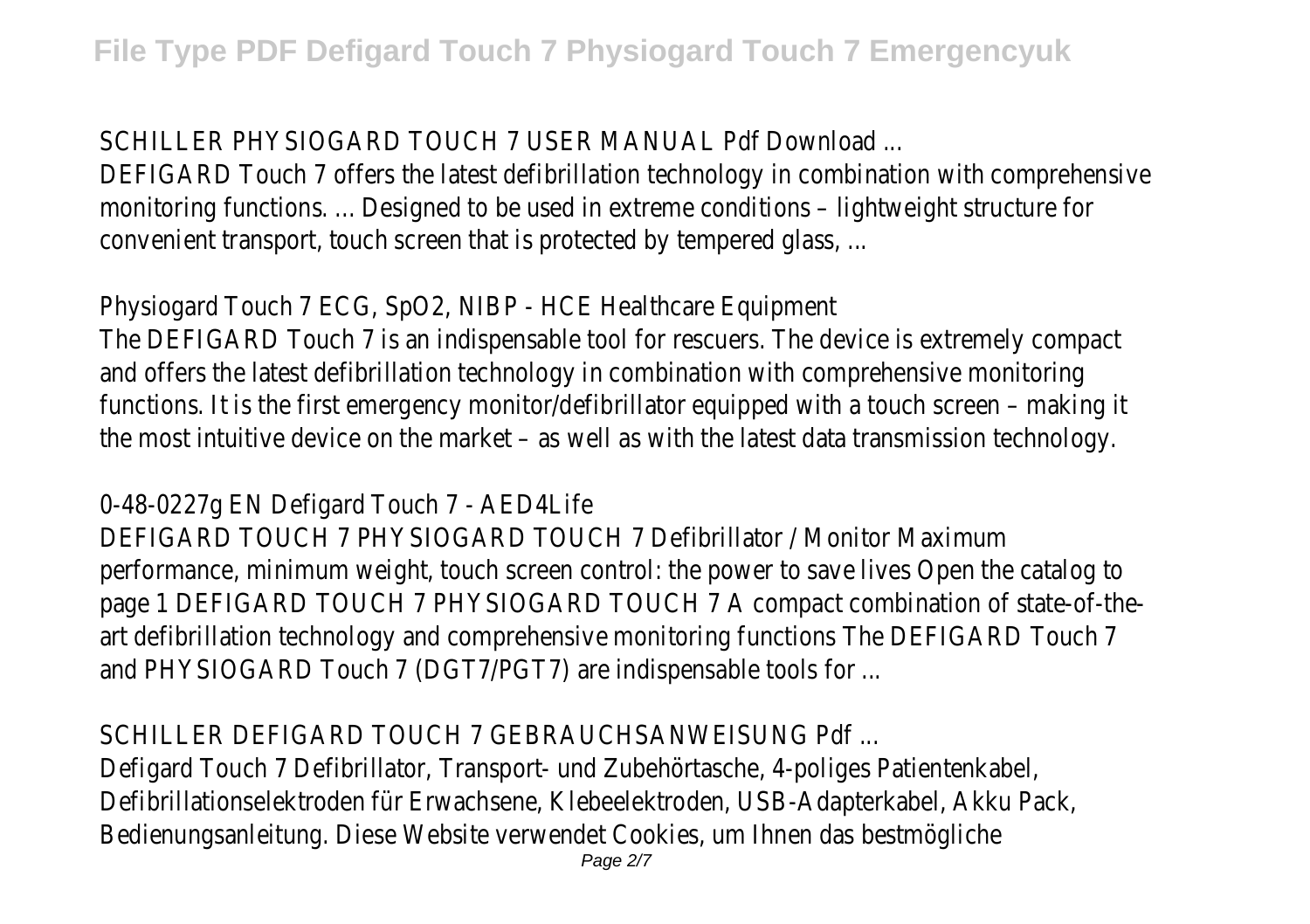Einkaufserlebnis zu ermöglichen.

Defigard Touch 7 Physiogard Touch

Safety notes DEFIGARD/PHYSIOGARD Touch 7 User guide User profiles PHYSIOGARD Touch 7 is a monitor. ® The DEFIGARD Touch 7 is an emergency defibrillator. User profiles ® Physician The DEFIGARD Touch 7 must only medical or paramedic staff, if the manual defibrillation mode is activate

PHYSIOGARD Touch 7 - www.schiller.ch

DEFIGARD TOUCH 7 PHYSIOGARD TOUCH 7 The DEFIGARD Touch 7 and I GARD Touch 7 (DGT7/PGT7) are indis-pensable tools for rescuers. In a only monitor version, the device is extremely compact and offers the late technology in combination with comprehensive monitoring functions. It

Defigard Touch 7 Physiogard Touch 7 Emergencyuk NIPB for DEFIGARD Touch 7: £1,572.00  $*$  CPR Feedback: £276.00  $*$  Sid £2,388.00 \* Mainstream Capnometry: £2,178.00 \* Cardio First Angel 0 ECG, SpO2, ...

DEFIGARD Touch 7 | PHYSIOGARD Touch 7 - SCHILLER - PDF ... DEFIGARD/PHYSIOGARD Touch 7 Technical datasheet for Part no.: 2.506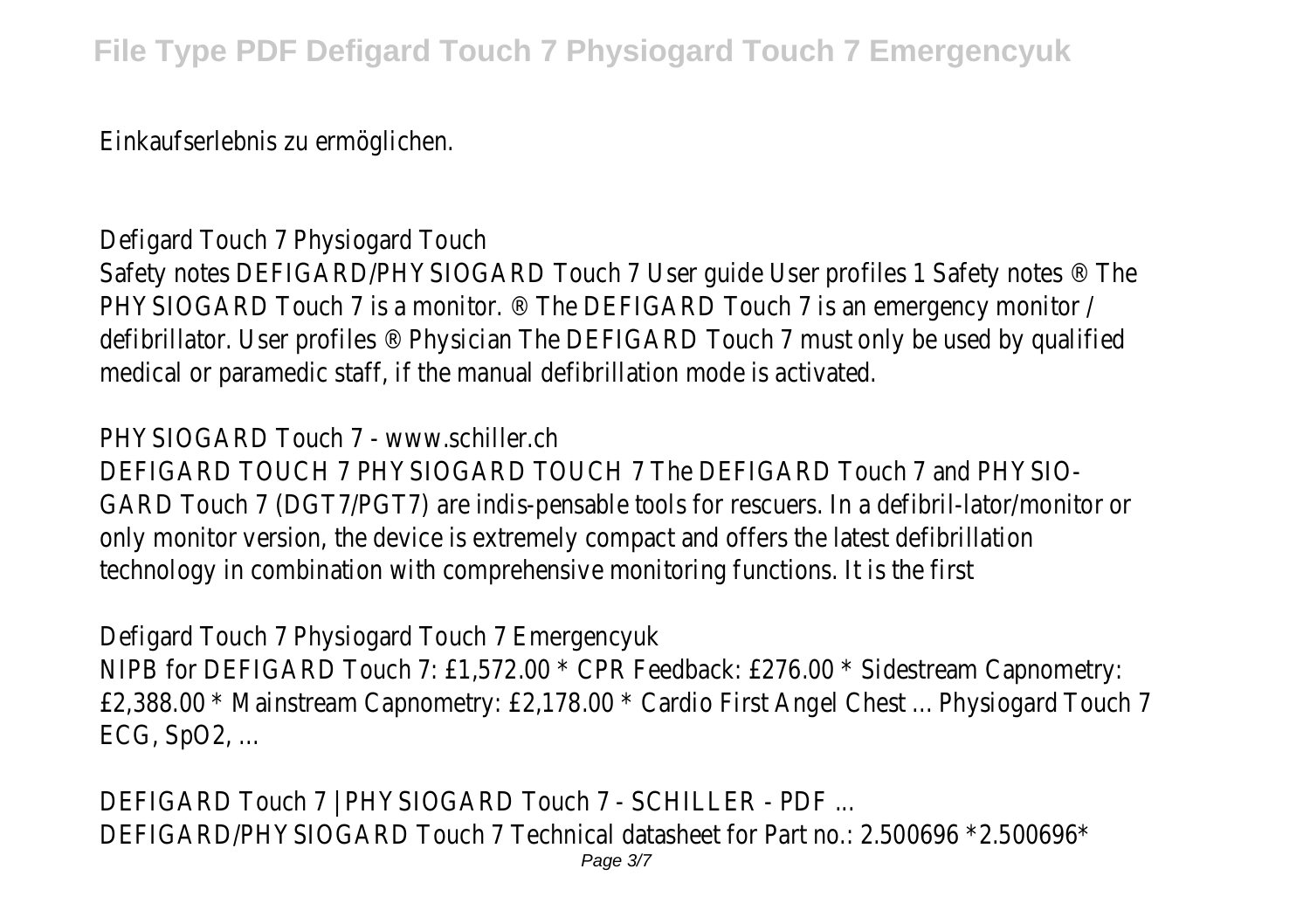02/2017, EN, page2/2 Transcutaneous Pacemaker3 Printer Standards future 2 Except for France, Germany, UK and USA 3 Only DEFIGARD TO Sensor: Argus LifePoint® Measurements: Depth, speed and recoil2 during

Moniteur multiparamétrique PHYSIOGARD TOUCH 7, avec ...

This manual also for: Defigard touch 7. Please, tick the box below to go Manualslib has more than 13 Schiller manuals Checkout popular Schiller Manuals for Schiller PHYSIOGARD Touch 7. Medical Equipment Schiller C G2 User Manual 60 pages.

## DEFIGARD TOUCH 7

The DEFIGARD Touch 7 is the first emergency monitor/defibrillator with to the new soft-ware environment Touch'n Save, this device offers un Moreover, the exceptional display quality enables optimal display readabillarge 7-inch touch-screen is particularly bright, and its ...

Download Schiller PHYSIOGARD Touch 7 User Manual External defibrillators PHYSIOGARD Touch 7 SCHILLER 1. DEFIGARD TOU PHYSIOGARD TOUCH 7. Maximum performance, minimum weight, touch power to save lives. 2. DEFIGARD TOUCH 7. The DEFIGARD Touch 7 is a for rescuers. The device is ex- tremely compact and offers the latest of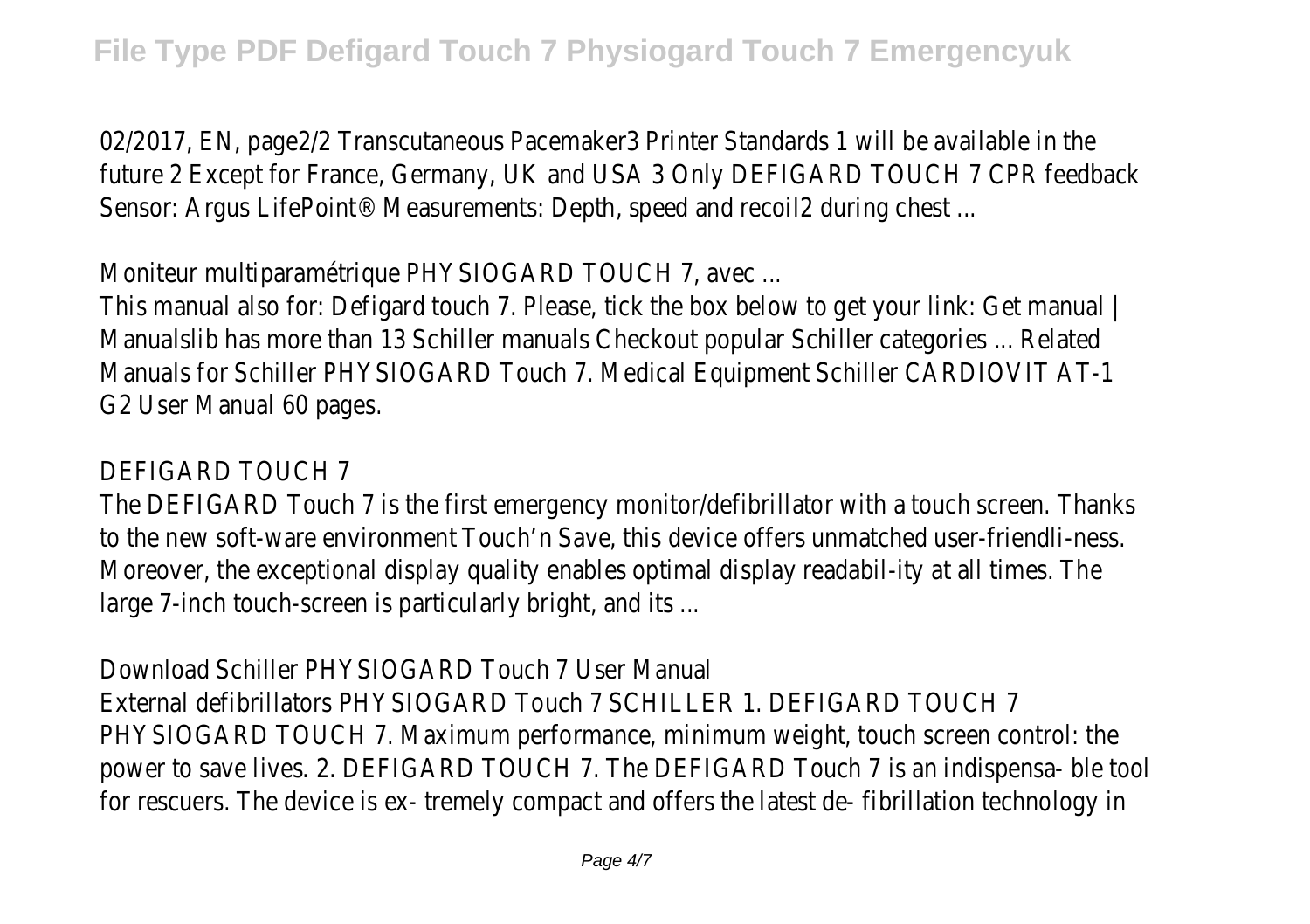DEFIGARD Touch 7 AED Only - HCE Healthcare Equipment Ansicht Und Herunterladen Schiller Defigard Touch 7 Gebrauchsanweisung Touch 7 Medizinische Ausstattung Pdf Anleitung Herunterladen. Auch F

DEFIGARD TOUCH 7 PHYSIOGARD TOUCH 7 - Viglia

In line with the success of the DEFIGARD Touch 7, SCHILLER has decide 7 range with a monitor for out-of-hospital emergency services. With t accessories, docking stations as well as robustness, the PHYSIOGARD T requirements of the emergency monitoring market.

SCHILLER DEFIGARD Touch 7 - Heart Medical

The DEFIGARD Touch 7 is the first emergency monitor/defibrillator with to the new soft-ware environment Touch'n Save, this device offers un Moreover, the exceptional display quality enables optimal display readabillarge 7-inch touch-screen is particularly bright, and its ...

DEFIGARD TOUCH 7 PHYSIOGARD TOUCH 7 - Diacor

DEFIGARD Touch 7, SCHILLER extends the Touch 7 range with a monitor services. With the same user interface, accessories, docking stations a PHYSIOGARD Touch 7 will cover all require-ments of the emergency monitoring market. The market. The market. The PHYSIOGARD Touch 7 is a monitor with 6 leads ECG, SpO 2, NIBP, and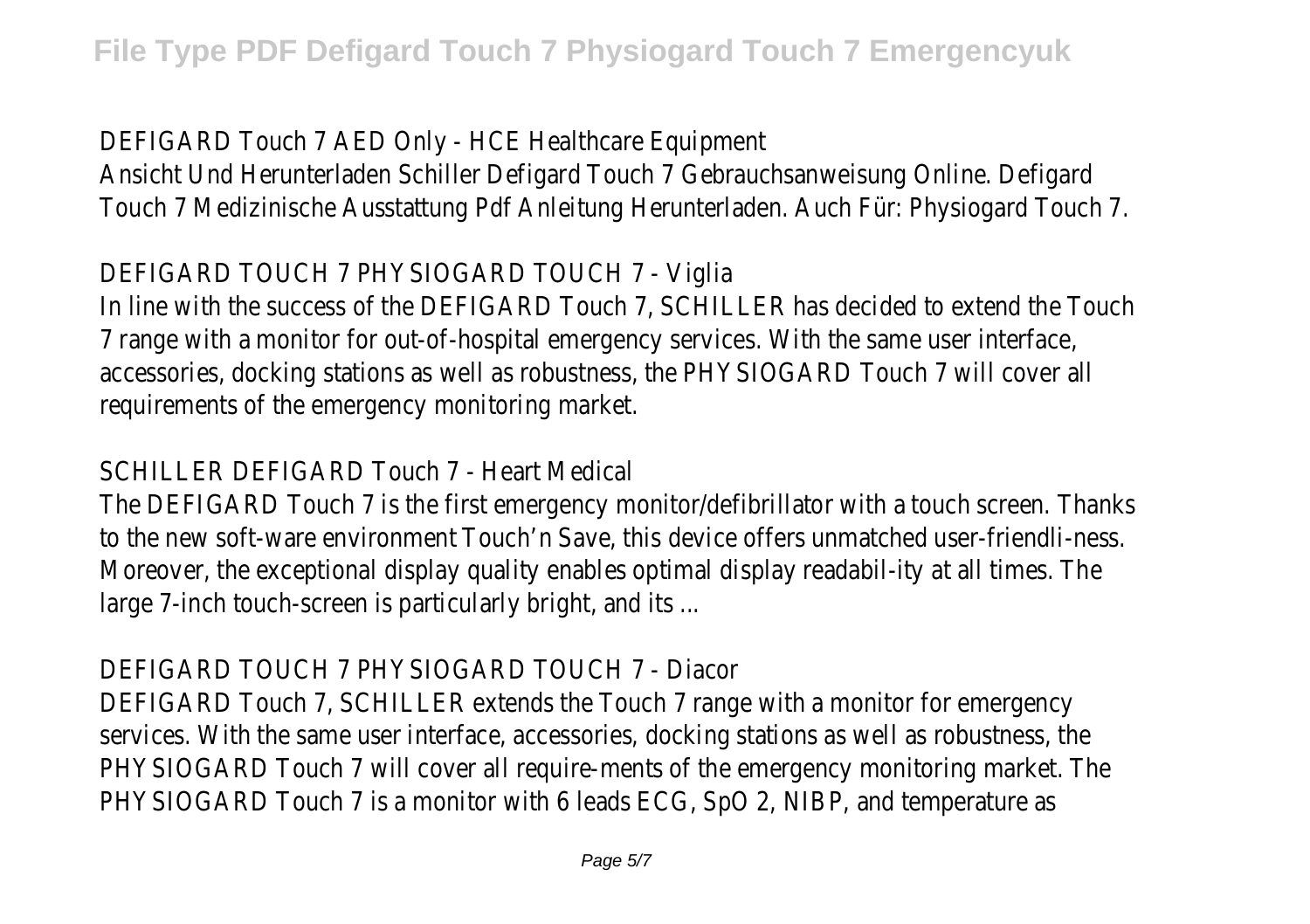PHYSIOGARD Touch 7 | RadcliffeCardiology

DEFIGARD Touch 7 AED Only: £6,090.00 \* Manual mode, Possibility to s manual mode: £390.00 \* 12 lead ECG - Accessories: 6 lead extention c Physiogard Touch 7 ECG, SpO2, NIBP

DEFIGARD Touch 7 | RadcliffeCardiology

The PHYSIOGARD Touch 7 bears the CE-0459 mark (Notified Body LNE, com-pliance with the essential requirements of the Annex I of the Med 93/42/EE re-garding safety, functionality and labelling. ... DEFIGARD/PH Table of Contents

DEFIGARD TOUCH 7 - MediQuest

The DEFIGARD Touch 7 is an indispensable tool for rescuers. The device and offers the latest defibrillation technology in combination with com functions. It is the first emergency monitor/defibrillator equipped with the most intuitive device on the market – as well as with the latest data the

DEFIGARD Touch 7, Klinisch | Schiller Austria Online Shop Doté des mêmes caractéristiques que le DEFIGARD Touch 7 telles que s accessoires, sa station d'accueil ainsi que sa solidité, le PHYSIOGARD To exigences en matière de monitorage d'urgence. Lire plus. Garantie 2 ans. site, retour ...